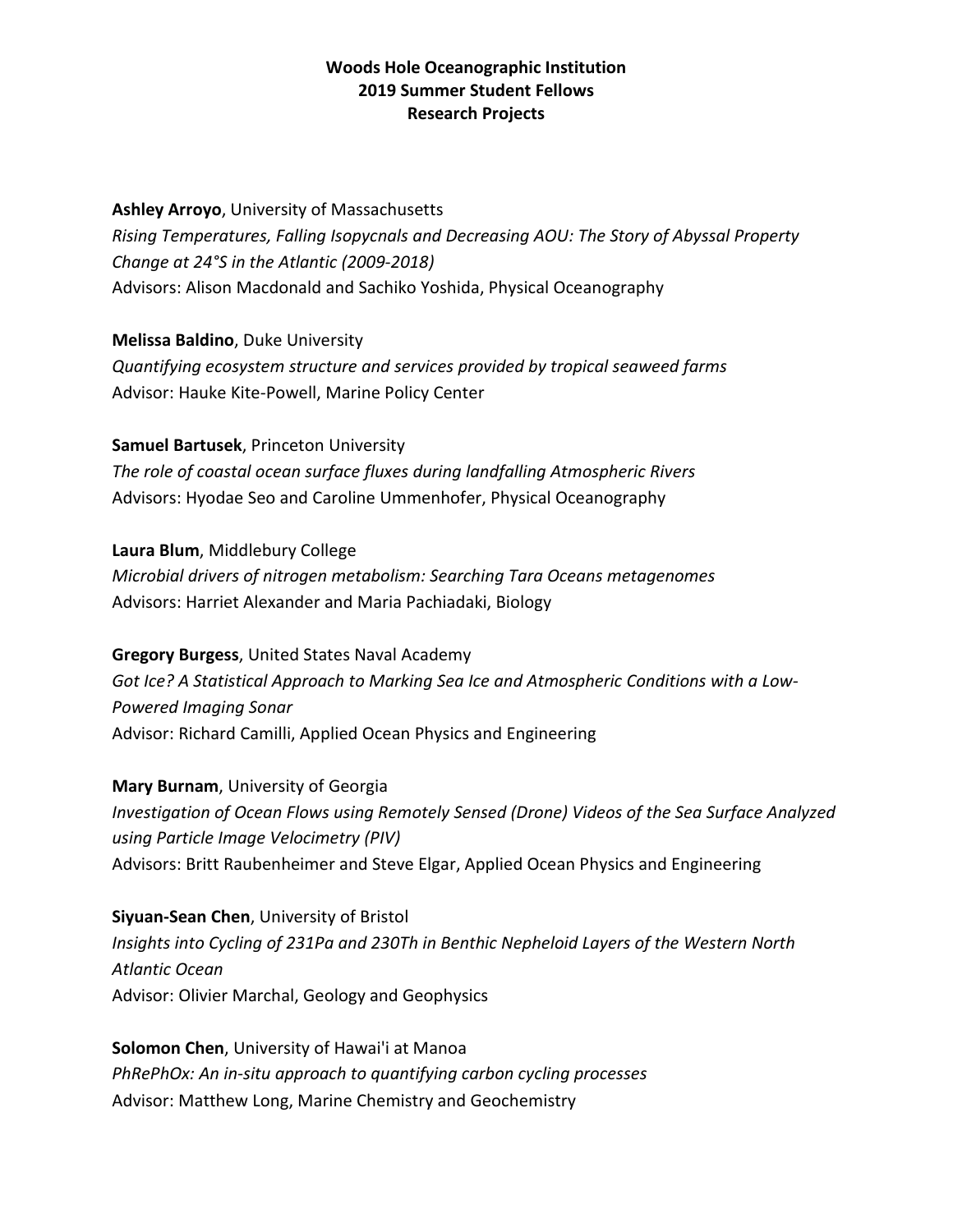**Lisa Coe**, University of Pittsburgh *Phosphate may be fully reduced to phosphine gas in anoxic seawater* Advisor: Ben Van Mooy, Marine Chemistry and Geochemistry

**Meagan Currie**, Swarthmore College *Direct Seeding: Examining the effect of strain variation and developmental stage of Sugar Kelp*  Saccharina latissimi Advisor: Scott Lindell, Applied Ocean Physics and Engineering

**Marcella da Costa**, Saint Augustine's University *Analysis of Waquoit Bay Phytoplankton Diversity and Abundance Using Multiple Methods* Advisor: Rebecca Gast, Biology

**Sally Dowd**, University of California Berkeley *Conserving a Sea of Shadow and Substance: Should there be a Moratorium on the Harvest of Twilight Zone Fish?* Advisor: Porter Hoagland, Marine Policy Center

**Irene Duran**, California State University, Chico *Creating a Light Fixture to Model the Lights and Cameras on an AUV* Advisors: Chris Rauch and Gwyneth Packard, Applied Ocean Physics and Engineering

**Marta Faulkner**, Cornell University *Periodically-forced ice thickness and drift in the eastern Arctic: an analytical approach* Advisor: Michael Spall, Physical Oceanography

**Mariya Galochkina**, Rutgers University *Benthic δ18O evidence for the transfer of Common Era surface temperature anomalies via North Atlantic Deep Water* Advisor: Delia Oppo, Geology and Geophysics

**Erica Herrera**, The University of Texas at El Paso *Exploring Microbial Food Web Dynamics across Transition Zones* Advisor: Julie Huber, Marine Chemistry and Geochemistry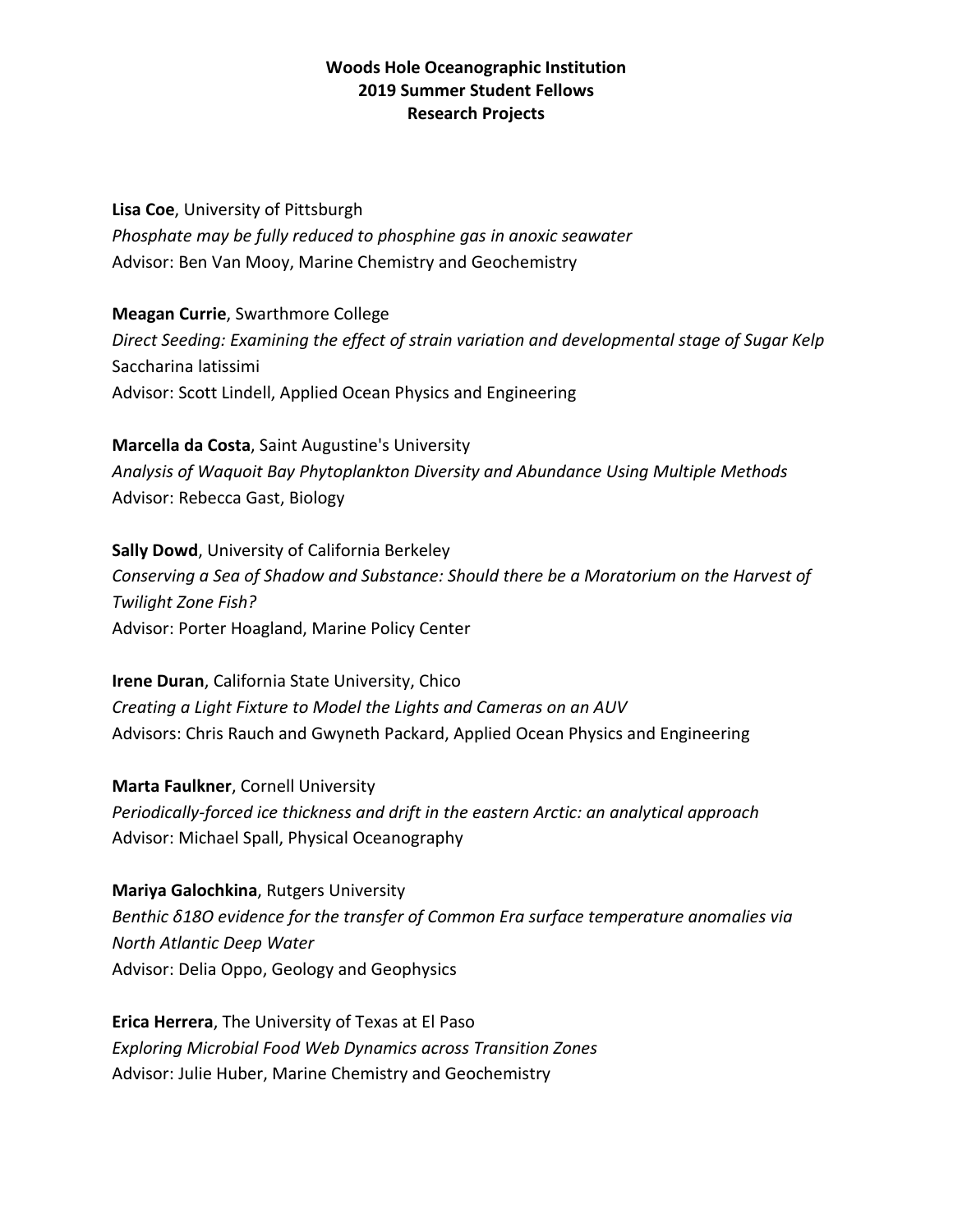**Anne Kroo**, Franklin W. Olin College of Engineering *Single Hydrophone Localization* Advisor: Erin Fischell, Applied Ocean Physics and Engineering

#### **Gibson Leavitt**, Roger Williams University

*Influence of extratropical storms on coastal processes of an inlet on the eastern coast of Florida* Advisor: John Warner, U.S. Geological Survey

**Jonathan Low**, University of Tampa

*Analyzing spatial variations of zooplankton community size structures on the Northeast US Shelf* Advisor: Joel Llopiz, Biology

**Sara Matsumura**, Haverford College

*Microplastics in New Bedford Harbor* Advisor: Anna Michel, Applied Ocean Physics and Engineering

# **Noreen McNamara-Bordewick**, Barnard College

*Metabolic Enzyme Activity over a Daily Cycle in Vertically Migrating Copepods* Advisor: Ann Tarrant, Biology

**Shuai Meng**, Ocean University of China *Evolution and Seasonal Variability of Gulf Stream Warm Core Rings* Advisor: Ke Chen, Physical Oceanography

**Jennifer Necker**, Eckerd College *Novel manganese oxidation along the Quashnet River* Advisors: Scott Wankel and Colleen Hansel, Marine Chemistry and Geochemistry

**William Nguyen**, University of Maryland, College Park *Applications of the Radium Quartet to Quantify Water Exchange in Salt Marshes* Advisor: Matthew Charette, Marine Chemistry and Geochemistry

**Alexandra Nordyke**, Bennington College *Determining magma storage depths and ascent rates from volatiles in olivine-hosted melt inclusions* Advisor: Glenn Gaetani, Geology and Geophysics